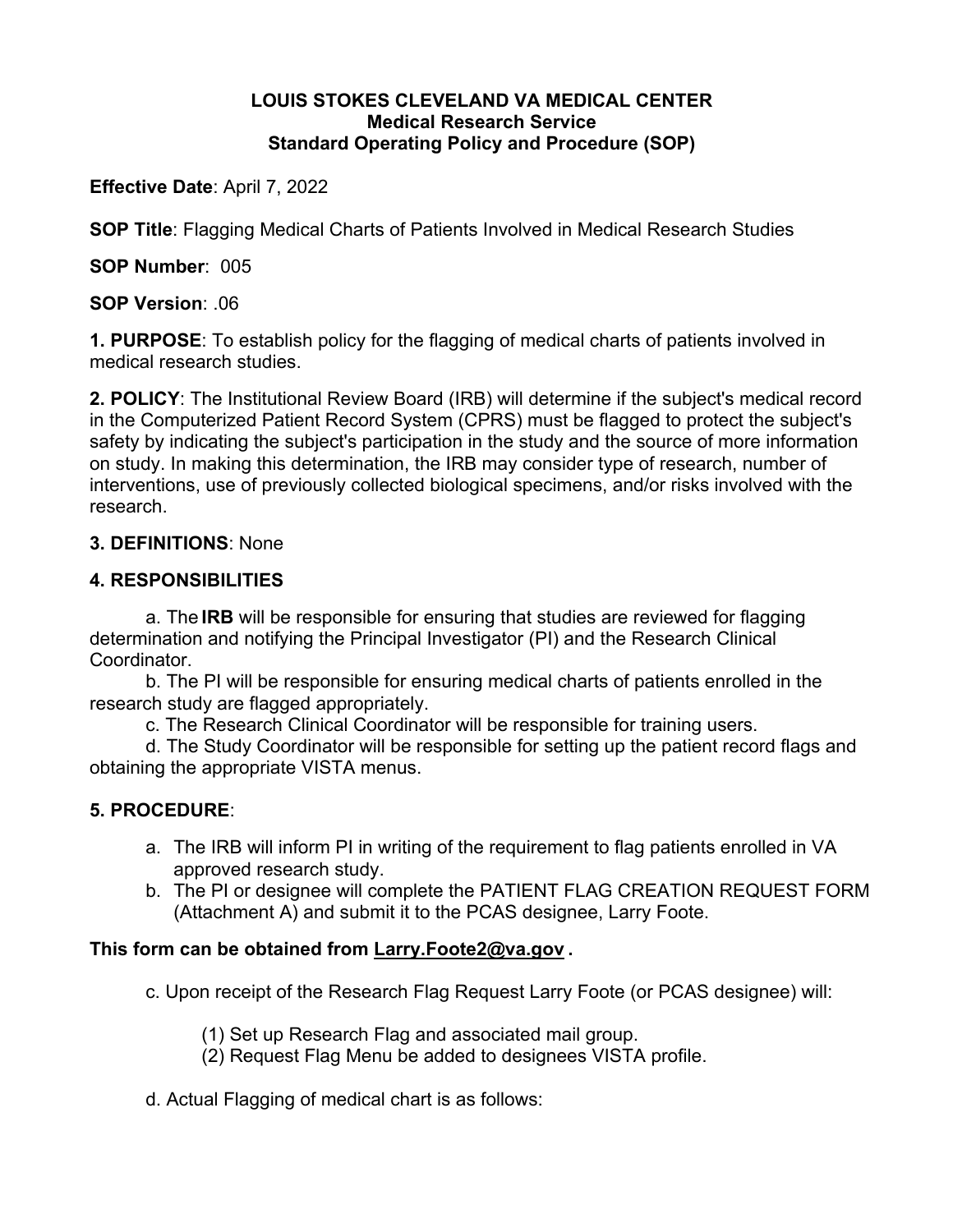(1) In word or some word-processing program type the following information:

- (a) This patient is enrolled in a RESEARCH STUDY
- (b) This is an INVESTIGATIONAL DRUG STUDY if applicable
- (c) This is an INVESTIGATIONAL DEVICE STUDY if applicable
- (d) NAME OF RESEARCH STUDY
- (e) Principal Investigator: *type principal investigator's name*
- *(f)* Contact: *type contact's name and extension if there are questions.*
- *(g)* See progress note RECORD FLAG CATEGORY RESEARCH STUDY for study information
- *(h)* Enrollment date
- (2) In Vista choose the menu: RECORD FLAG ASSIGNMENT
- (3) At the prompt "Select action:Quit//" enter " SP select patient
- (4) At the prompt "Select PATIENT NAME:" enter patient name or number
- (5) At the prompt "Select action:Quit//" enter " AF assign flag
- (6) At the prompt "Select a flag for this assignment:" *enter the first few letters of*

*the flag name* 

(7) At the prompt "Approved by:" *enter the first few letters of the principal* 

*investigator's name* 

 (8) At the prompt "enter Narrative Text for this record flag" copy and paste the text you set up in (1) above.

 (9) To move past the narrative section, on your computer keyboard strike the NUM LOCK key then the 'E' key.

(10) At the prompt: "Would you like to file this new record flag assignment?

YES//" enter YES, You will see: Filing patient's new record flag assignment ... **Assignment** 

#### **was filed successfully**.

 e. When a patient participant is flagged a corresponding progress note must be entered in CPRS.

 (1) The note is listed as: RECORD<*PATIENT RECORD FLAG CATEGORY II - FLAG NAME*>. **Your flag name WILL appear in the note. (You can have this note made into a template – contact the Research Program Assistant, x 4660).** 

 (2) The progress note can be used as the enrollment note and documentation of informed consent note. *To meet the criteria for an enrollment note, it must include information noted in HSP-003, Documentation in the Patient's Health Record-of Research Enrollment Contact, Actual Enrollment, and End of Study Participation* 

 f. Flag assignments must be reviewed at certain intervals. This interval is determined when the flag is set up.